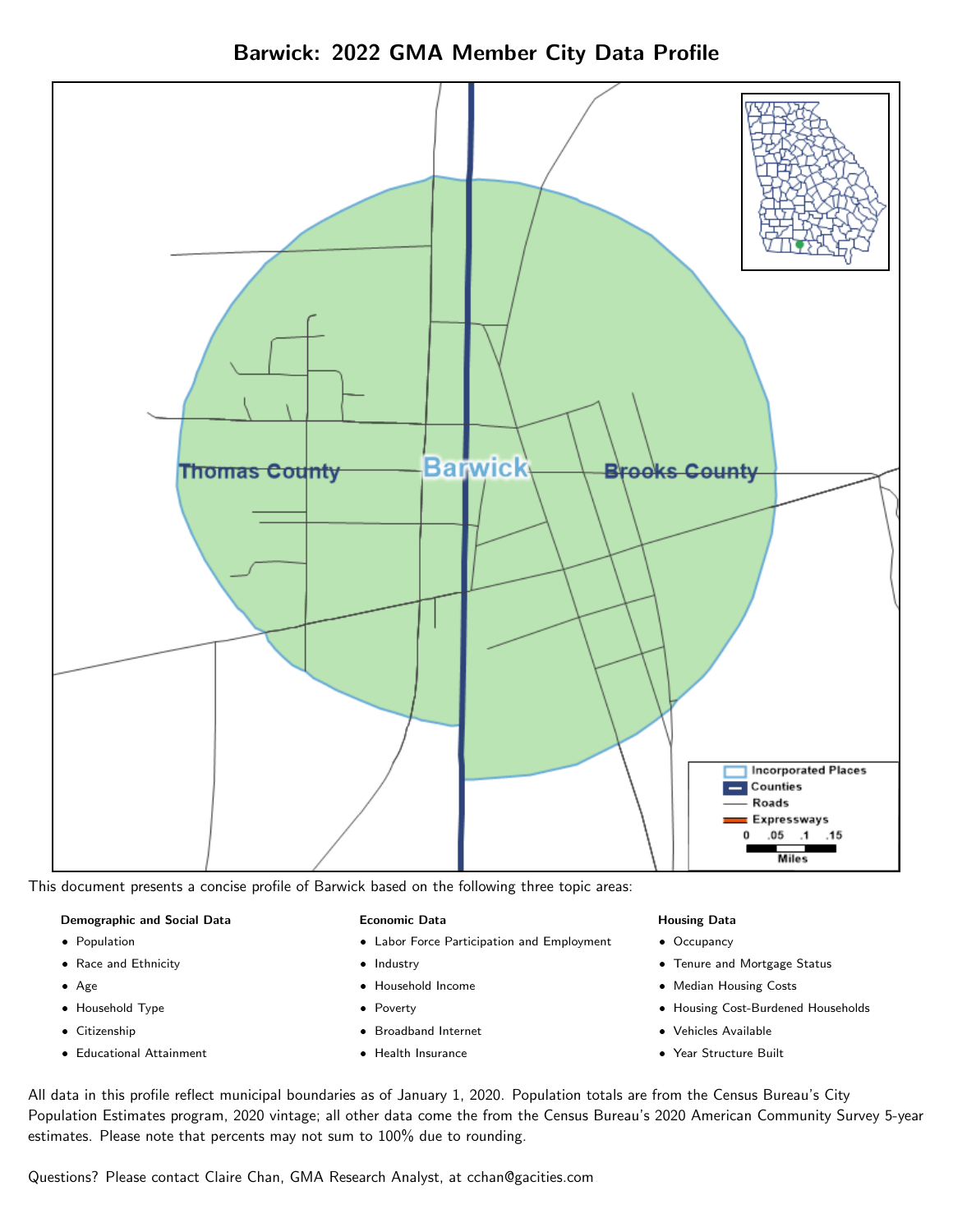## Barwick: Demographic and Social





### **Citizenship**

| <b>Native Born</b><br>100% |  |
|----------------------------|--|
|                            |  |

Race and Ethnicity



Source: U.S. Census Bureau, City Population Estimates, 2020 vintage Source: American Community Survey, 2020 5-year estimates, table B03002

## Household Type



Source: American Community Survey, 2020 5-year estimates, table B01001 Source: American Community Survey, 2020 5-year estimates, table B11001

#### Educational Attainment



Source: American Community Survey, 2020 5-year estimates, table B05002 Source: American Community Survey, 2020 5-year estimates, table B15002

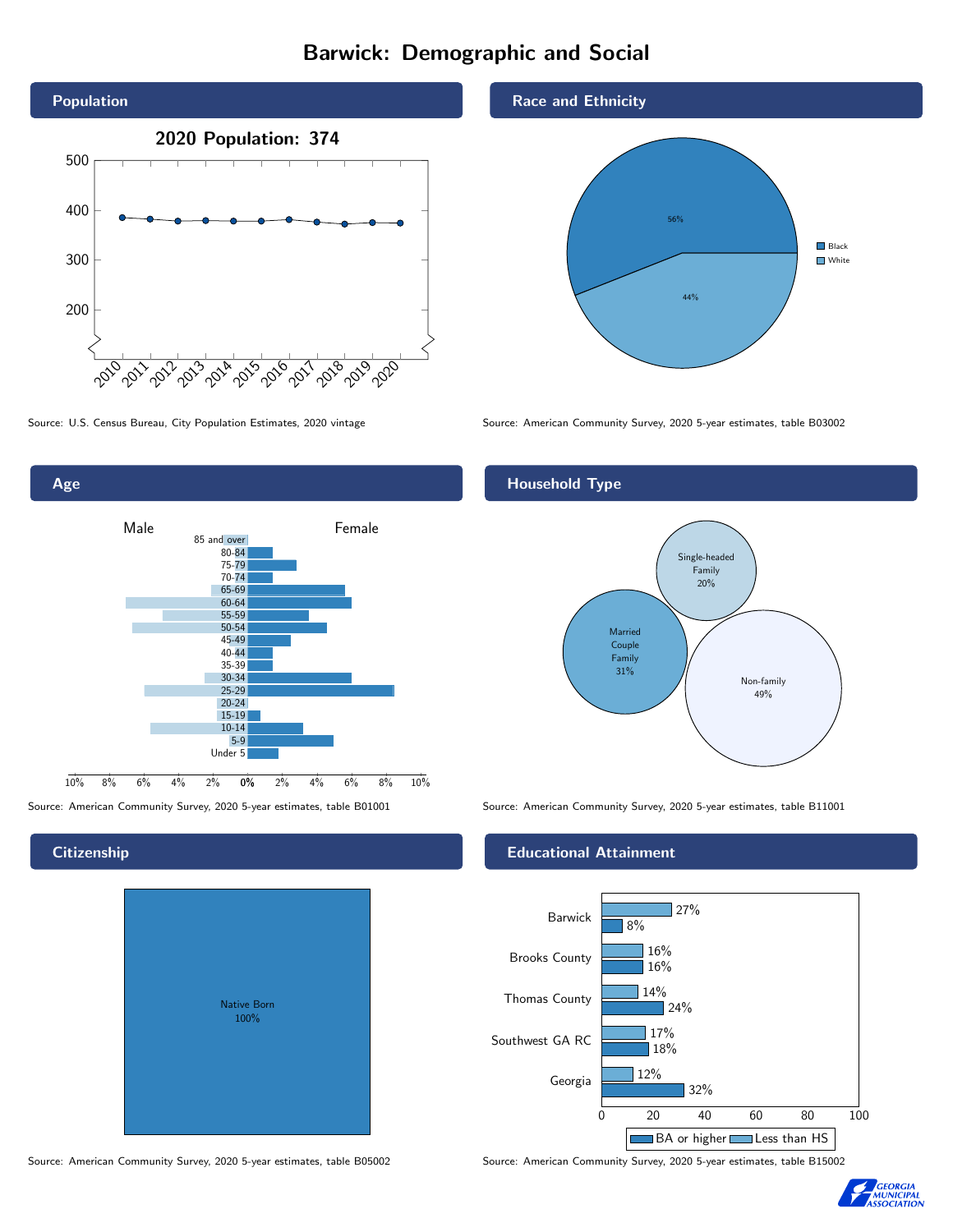## Barwick: Economic



Source: American Community Survey, 2020 5-year estimates, table B23001 Note: Unemployment rate is based upon the civilian labor force.

## Industry

| Agriculture, forestry, fishing and hunting, and mining      | 6%    |
|-------------------------------------------------------------|-------|
| Construction                                                |       |
| Manufacturing                                               | 9%    |
| <b>Wholesale Trade</b>                                      | $0\%$ |
| Retail Trade                                                | $1\%$ |
| Transportation and warehousing, and utilities               |       |
| Information                                                 | $0\%$ |
| Finance and insurance, real estate, rental, leasing         |       |
| Professional, scientific, mgt, administrative, waste mgt    |       |
| Educational services, and health care and social assistance | 38%   |
| Arts, entertainment, recreation, accommodation, food        |       |
| service                                                     |       |
| Other services, except public administration                |       |
| Public administration                                       |       |

Source: American Community Survey, 2020 5-year estimates, table C24030



Source: American Community Survey, 2020 5-year estimates, tables B19013 and B19025 Source: American Community Survey, 2020 5-year estimates, table B17010



Poverty



### Health Insurance



Source: American Community Survey, 2020 5-year estimates, table B28002 Source: American Community Survey, 2020 5-year estimates, table B18135